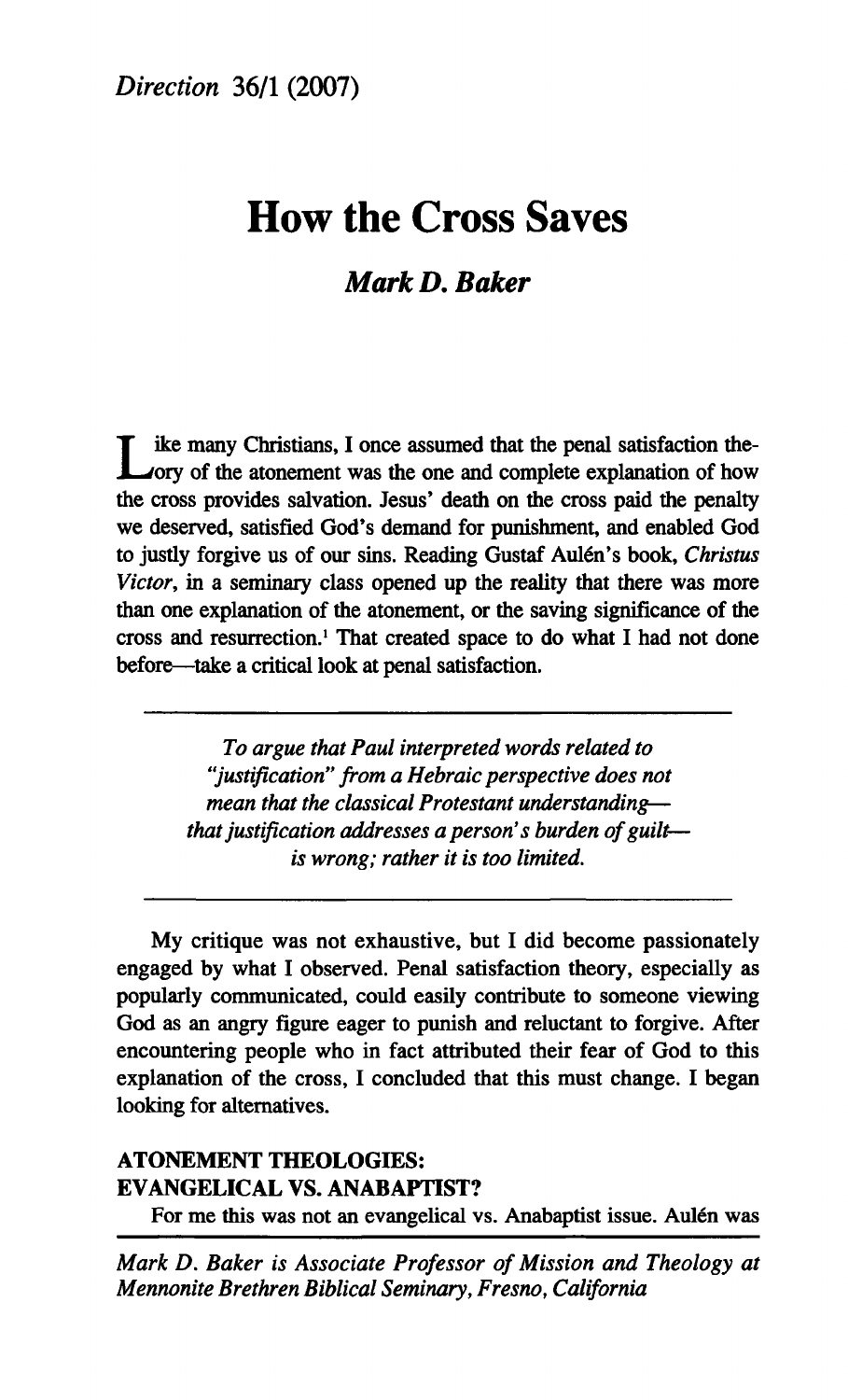**Lutheran, the professor who assigned the book was Reformed and evangelical, and I was not yet a Mennonite. Therefore it would be wrong to portray the conversation about the atonement in this article as contrasting an Anabaptist position and an evangelical position. Critique of penal satisfaction is not limited to Anabaptists and not all Anabaptists would reject penal satisfaction.** 

**At the same time there are grounds to consider the atonement as an area of conversation between Mennonites and evangelicals because the majority of evangelicals do affirm a penal satisfaction explanation of the atonement, and Mennonites have been prominent in critiquing that position in contemporary discussion. Why? Clearly a biblical theology approach, in contrast to a systematic theology approach, facilitates taking seriously the various facets of meaning in the diversity of biblical images of atonement, rather than forcing all the imagery into one uniform meaning. John Driver's work is an excellent example.<sup>2</sup> The way that penal satisfaction supports the myth of redemptive violence and portrays God as using violence has motivated Mennonites to offer alternative explanations. J. Denny Weaver's work has that focus, as do recent essays by Mennonite Brethren pastors David Eagle and Chris Friesen.<sup>3</sup>**

**The Anabaptist missionary impulse and seeing mission as birthing theology have also led to alternative explanations of the atonement arising in the context of cross-cultural mission, as is evident in the work of C. Norman Kraus, David Shenk, and myself.<sup>4</sup> It is not, however, just the contextualization and articulation aspects of mission that have led Mennonites to seek alternative presentations of the atonement, but also concern for how atonement theology affects the lived out mission of the church. This concern is evident in the title of Driver's book,** *Understanding the Atonement for the Mission of the Church.* 

**Perhaps most fundamental, and something found in the work of all the writers listed above, is the centrality of Jesus' life, death, and resurrection, both as a focal lens for theology and as a model to follow in discipleship. Therefore, Mennonites have sought to articulate alternative explanations that make Jesus' life, the way he lived, and his resurrection integral to atonement theology. In contrast, penal satisfaction simply requires a life lived without sin and focuses on Jesus' death not the resurrection. And, in a corollary fashion, the above thinkers have sought to proclaim the saving significance of the cross and resurrection in a way that emphasizes not just what we are saved from, but what we are saved for.<sup>5</sup>**

**Interacting with these Mennonite theologians, and scholars from other traditions as well, broadened my original critique of penal satis-**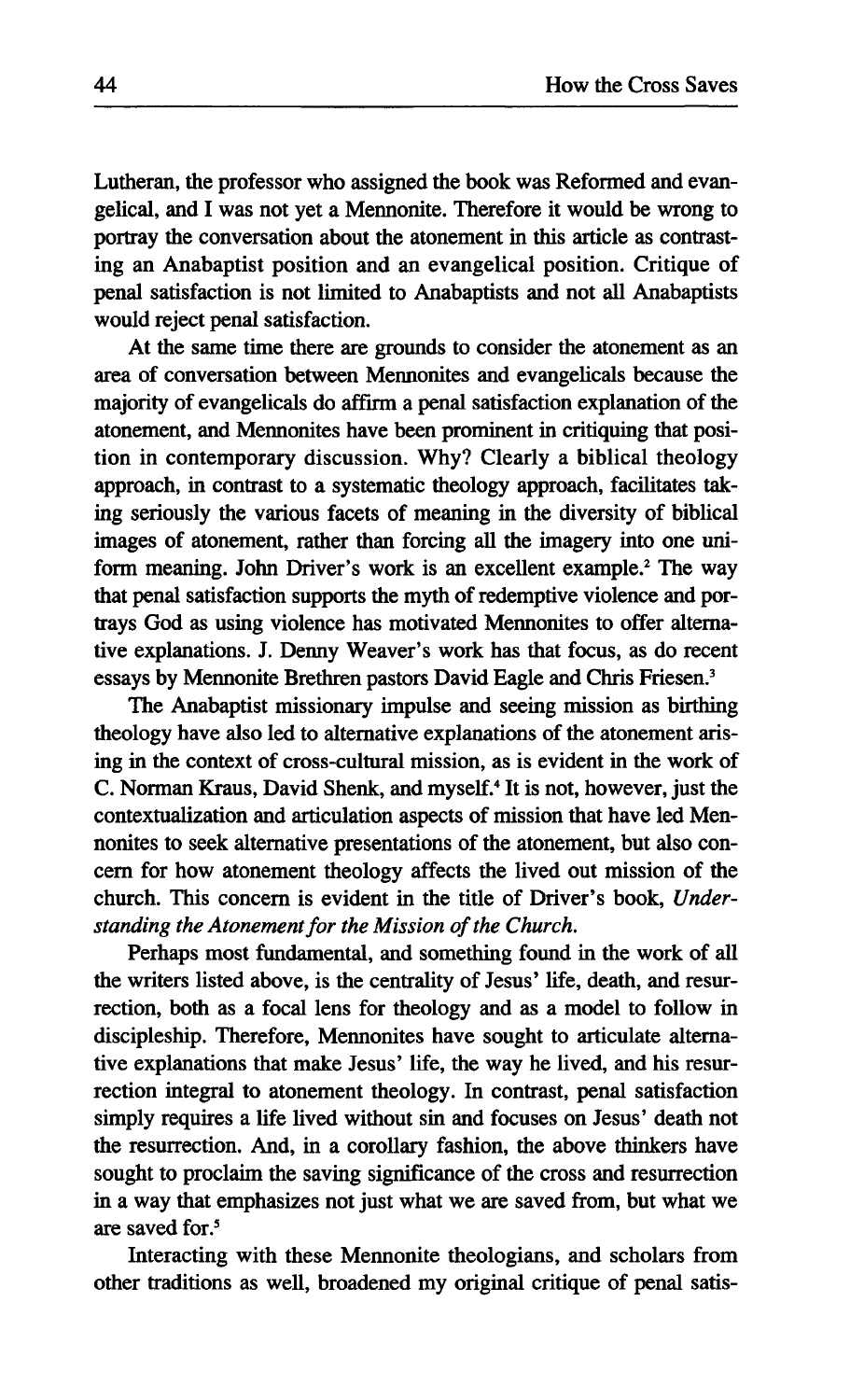faction. I came to believe it was imperative to offer alternatives to penal satisfaction for the following reasons:

- to correct misconceptions about God,
- to give Jesus' life and resurrection a more central place in our atonement theology,
- to help people see, and experience, the integral relationship between ethics and atonement,
- to help people in other contexts more easily understand the saving significance of the cross and resurrection, and
- to counter the myth of redemptive violence.

## **THEORIES AND IMAGES**

Whereas in the New Testament we encounter various images that writers use to *proclaim* the saving significance of the cross, theologians have generally sought to develop a single model or theory to *explain*  how Jesus' death and resurrection provide salvation. Although after reading Gustaf Aulén I sought a theory to replace the penal satisfaction theory of the atonement later, through the influence of biblical scholars, I became convinced that using multiple images offered a better approach than trying to capture the fullness of the atonement in one theory. Yet I still see value in working at the question an atonement theory addresses: How does the cross provide salvation? How does this work? What follows then is, in one sense, a mix of my training in systematic theology and my training in biblical studies. It is not one theory to replace penal satisfaction, nor is it a listing of biblical images of atonement (something others have already done quite well<sup>6</sup>). Rather it is a list of various explanations and images, some of the images being biblical and some my own. The list does not fit neatly into the approach of either discipline. The reality is that this article, like most of my theological writing, grew out of a specific experience in ministry and therefore perhaps I should most accurately say I am writing it as a missiologist theologian.

Someone recently said to me, "You have written a book on the atonement;<sup>7</sup> it was very helpful, but if Jesus' death on the cross does not provide for our salvation by satisfying God's demand for punishment, how does the cross save? Could you give me a brief answer?" Rather than giving a single answer, I sought to give the person a sense of the depth and breadth of the saving significance of the cross by listing a number of explanations and images. I have added an item or two to the list, but basically what follows is the list I gave to that person "off the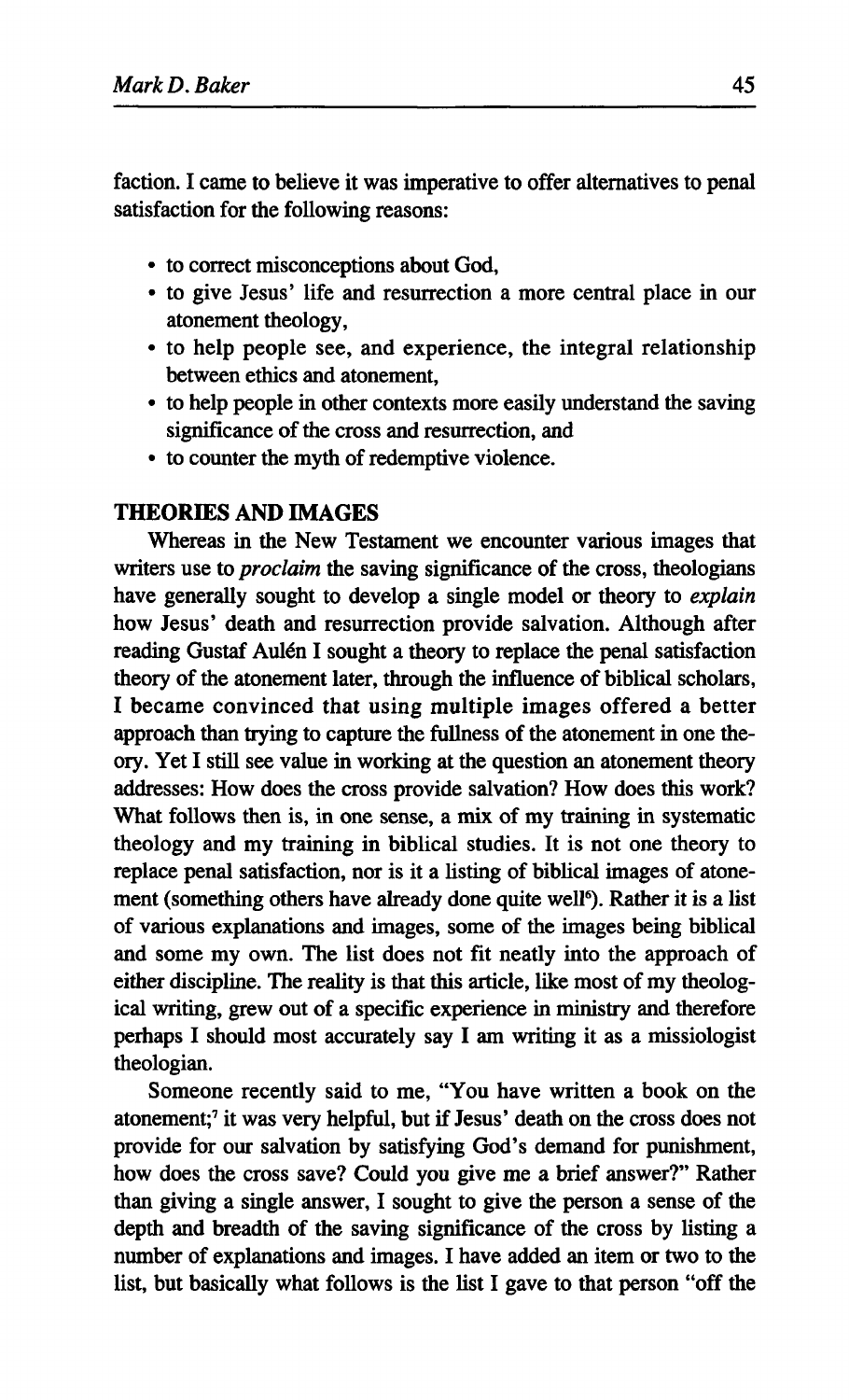top of my head." In this article, in contrast to the original answer, I have provided a brief explanation of each point.

What follows is not exhaustive in two senses. First, the list could be lengthened, especially through adding images both biblical and contemporary. Second, the explanations of each point are sketches—hopefully enough to help readers understand my points, but certainly not enough to answer all the questions a person may have. I mention the penal satisfaction theory only once. I recognize that some readers will question a critique of that theory which neglects to engage it directly in the process. However, I have explained my position on penal satisfaction at length in a book and several essays, and refer the reader to those writings.<sup>8</sup>

## **HOW IS SALVATION ACCOMPLISHED?**

Sin is the great disorder that has disrupted the work of God, and salvation is the overcoming of that alienation and disruption. Jesus' death and resurrection are at the center of God's saving work. To offer one single explanation of how the cross and resurrection provide salvation would fail to capture the depth and breadth of meaning communicated through the variety of images used by biblical authors. One reason the biblical authors use multiple images to proclaim the saving significance of the cross and resurrection is because they seek metaphors that their audience will best understand. So, for instance, the writer to the Hebrews uses imagery of priesthood and sacrifice, whereas Paul, writing to a more Gentile audience, utilizes metaphors from their world.

To use only the metaphor or explanation that people in a given context most easily understand would be wrong for two reasons. First, the New Testament metaphors are not simply interchangeable. They are not various ways of communicating the same thing. Rather the biblical writers use multiple images to help communicate the multifaceted nature of God's saving activity.

Secondly, the biblical evangelists sought not only to connect with but also to challenge their audiences. The explanation of how the cross and resurrection save that connects best with the felt needs of a particular context may fail to communicate aspects of the gospel message that confront that cultural setting in saving and liberating ways. It is imperative that we seek to use the full range of biblical imagery, and also seek to interact with Christians from other contexts who will add to our understandings of those biblical images. Therefore, I will offer a number of explanations and metaphors of how salvation is accomplished through the cross and resurrection.<sup>9</sup>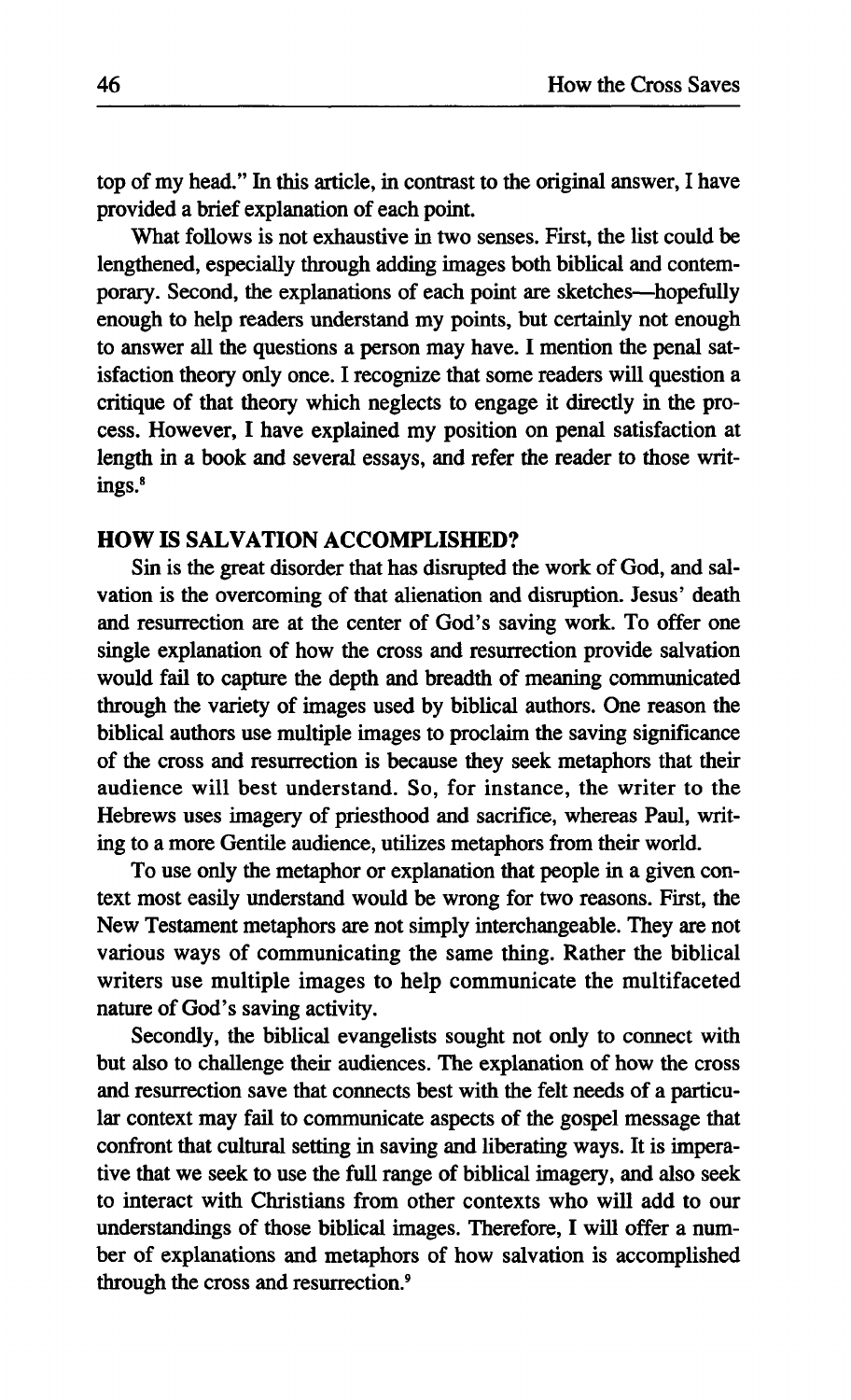**Jesus suffered, in our place, the ultimate consequences of our sin.** How did God act to save us? Perhaps the simplest answer is the biblical statement that Jesus died for us; he died for our sins (Rom. 5:6; 1 Cor. 15:3; 1 Thess. 5:10). One way of understanding the meaning of these phrases is to recognize that those who killed Jesus acted out a tragedy in which we all are involved. Jesus proclaimed a message of radical graciousness, acceptance, and abundant life that contrasted with a culture of exclusion, oppression, and death. Jesus lived out the message he proclaimed. Many, however, resisted and rejected the kingdom of God as lived and proclaimed by Jesus. In response Jesus spoke words and parables of judgment.

In doing so, however, he did not retract his message of unconditional love or his invitation to all to join him at the table with others sharing food and fellowship. Rather out of loving concern he warned people of the consequences to themselves, and others, of rejecting God's graciousness and rooting themselves ever more firmly in a society of tit-for-tat reciprocity, in a religiosity of status seeking and drawing lines of exclusion and, fundamentally, in a paradigm that mistakenly imagined a God of conditional love. Jesus warned them they would suffer, as well as cause others to suffer, the very real punishments of that religiosity and society and live in fear of the "God" they believed in.

The religious and political systems of the day punished and killed Jesus, and Jesus took on himself the judgment that he had warned others about. Jesus had not sinned, but he bore the ultimate consequences of our sin, of our lack of trust in God. The alienation described above leads to death. It is the wages sin pays (Rom. 6:23). Jesus' death was the consequence of an alienation that was not his but ours. His death had a substitutionary character. He suffered in our place to save us from experiencing the ultimate consequence of our sin.

**God raised Jesus from the dead and triumphed over death.**  Jesus died, but death did not have the final word. The most common explanation of the means of salvation in the early centuries of the church portrayed God defeating death and forces of evil through the cross and resurrection (Heb.  $2:14-15$ ).<sup>10</sup> Similarly to the substitutionary nature of Jesus' death, we are united with him in his triumph over sin and death (Rom. 5 and 6; 1 Cor. 5:21-22). It is true that one expression of God's wrath, similar to what is described in the previous subsection, is turning people over to suffer the consequences of their sin (Rom. 1). In this victory, however, we see God's wrath expressed as an active and holy opposition to sin and death.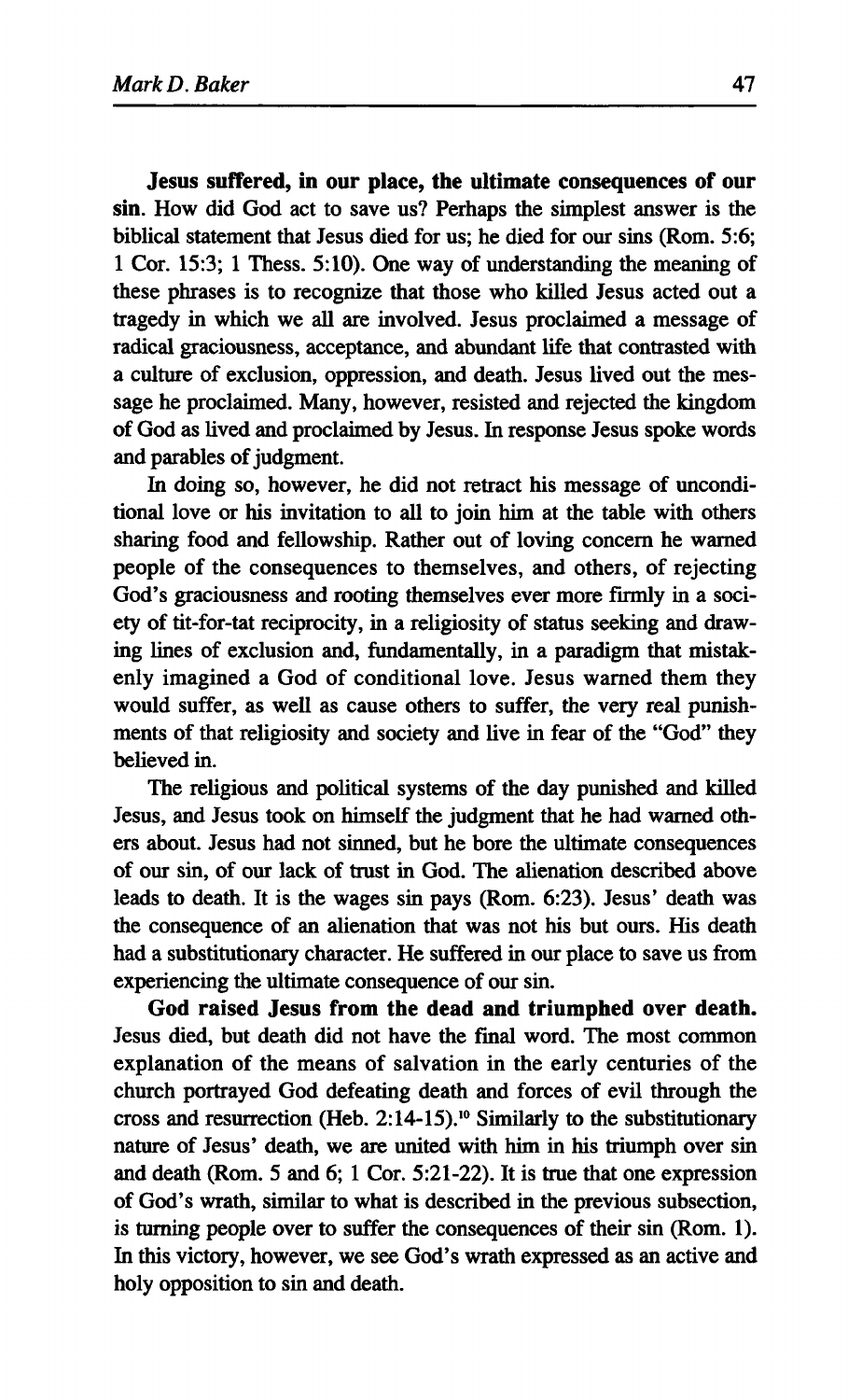**God offers forgiveness.** At the cross God experienced the worst that humans could do. Jesus suffered a humiliating and painful death, and God the Father suffered the loss of his son. Yet on the cross Jesus said, "Father, forgive them; for they do not know what they are doing" (Luke 23:34 NRSV). When Jesus forgave those who crucified him, he forgave them not just for the specific act of crucifixion, but also for the attitudes and behaviors that had led to the cross. Of course, God had forgiven before, and Jesus had previously demonstrated a forgiving stance to his disciples and others; but the depth of the offense at the cross means that God's forgiveness of that offense also penetrates to the very depth of human sin. God has and will forgive the worst we can do. We are freed from the burden of guilt.

God, however, does much more than decree forgiveness and place a human in a different column in a legal ledger in heaven. Forgiveness is a precursor to reconciliation. God responded to the cross with restorative forgiveness bringing people back into right relationship. We observe this concretely when the resurrected Jesus returned to the disciples as a forgiving presence—intent, not on scolding, or seeking revenge for their betrayal and desertion, but on reaching out in love and restoring relationships. The powerful waves of that forgiveness extend to us today as the living Jesus Christ continues to respond to human betrayal and rejection with forgiveness.

**Jesus frees us from shame.** Through Jesus' life, death, and resurrection God liberates not only from guilt, but also from shame. Whereas we feel guilt for an act that transgresses a boundary, we feel shame in relation to others for being inferior and not meeting expectations. We feel guilt for *making* a mistake, we feel shame for *being* a mistake. The objective consequences of an act of disobedience are accusation and punishment or retaliation; the objective consequences of failing to meet expectations and being inferior are disapproval, ridicule, rejection, and often exclusion. Forgiveness or pardon frees us from guilt. The remedy for shame includes removing disgrace, offering a new identity, restoring honor, and overcoming exclusion through reincorporation.

Societies, distorted by sin and influenced by powers of evil, often shame people inappropriately. In the gospels we repeatedly observe Jesus liberating people from the shame of being labeled unworthy, unclean, or inferior. He embraced and included the excluded; he freed them from shame by honoring them and giving them a new identity. These actions by Jesus threatened the status quo and those who had done the shaming. They sought to stop him through the ultimate act of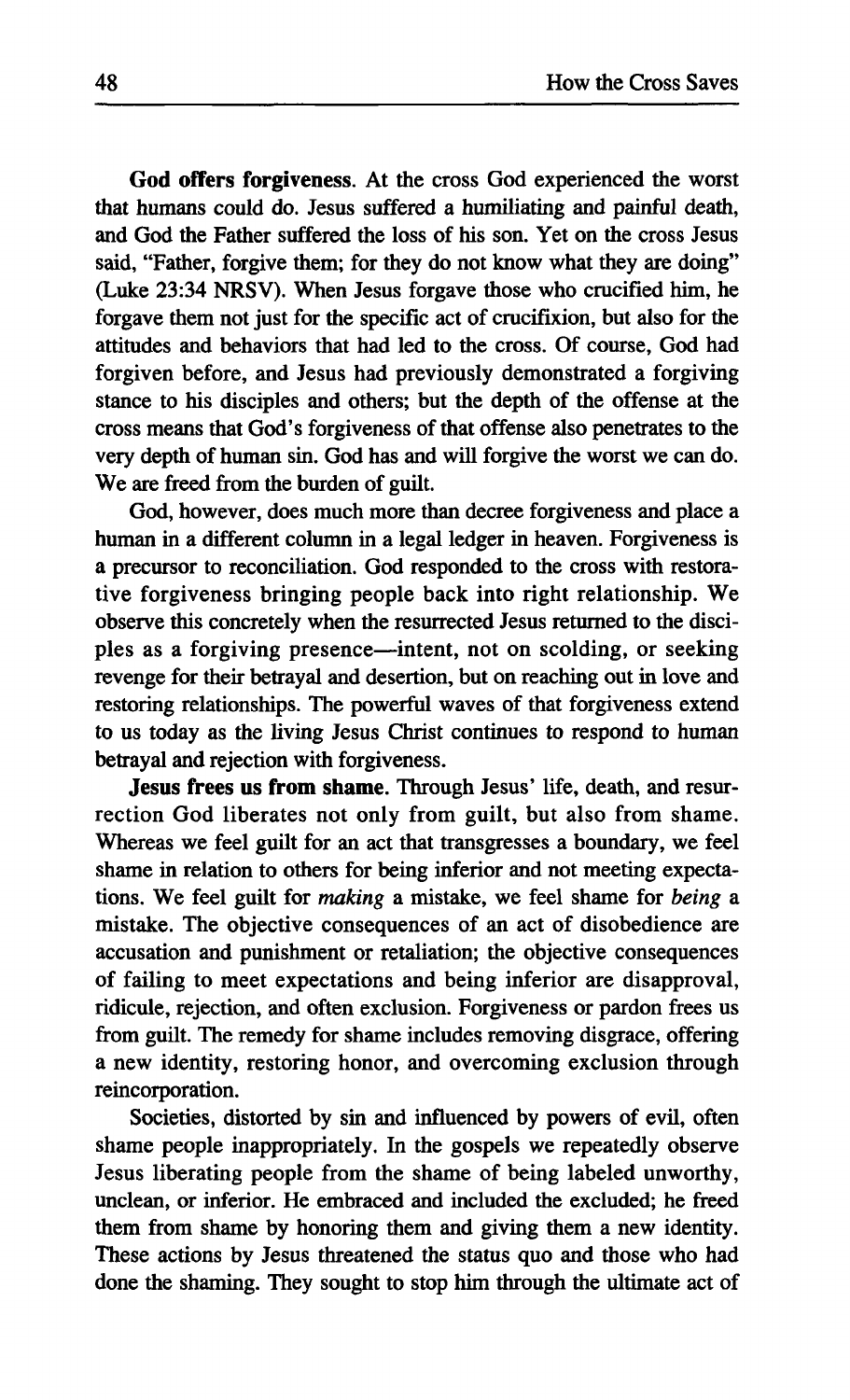**exclusion: death, and not just any death, but the extremely dishonorable and shameful death of public crucifixion.<sup>11</sup>**

**Jesus' death on the cross and resurrection add to the liberating work already seen in his life. First, they add weight and significance to the new identity he had offered to the shamed. He was so committed to their inclusion he was willing to die rather than accept the norms and practices of those who shamed them. Second, through the resurrection God validates Jesus and thus also his actions of loving acceptance. Third, through Jesus' death on the cross God has fully identified with humans in our experience of shame and has experienced the shameful exclusion we fear.** 

**The cross, however, offers more than a promise of God's solidarity and God's knowing what it means to experience shame. The cross exposes false shame and breaks its power to instill fear. On the cross Jesus was inappropriately shamed, and the cross and resurrection exposed the powers and the lies they used to falsely shame Jesus (Col. 2:15). Jesus' death and resurrection invite and enable us to live in freedom from this dehumanizing shame that he disregarded on the cross (Heb. 12:2; 1 Pet. 2:6).** 

**At the same time, however, there are things for which humans should feel shame. What could be more shameful than crucifying God incarnate? Those who sought to shame Jesus were in fact the ones who behaved most shamefully. Jesus' disciples and followers also acted shamefully by betraying, denying, or abandoning Jesus. Yet God did not respond by shaming them, but by taking actions to heal the shame they felt and to restore relationships. Love banishes shame. On the cross and after the resurrection, Jesus responded with relationship-restoring acts of love and acceptance.** 

**Although, through familiarity, many of us may more easily see biblical pronouncements of salvation from guilt, the remedy to shame described above is apparent as well. For instance, John E. Toews points out an example of Paul writing about salvation as liberation from shame:** 

> **God "makes peace"** *{we have peace with God,* **Rom. 5:1), love is extended** *(God shows his love for us,* **Rom. 5:8), reconciliation occurs** *(while we were enemies we were reconciled to God* **.. . we are reconciled and** *saved by his life,* **Rom. 5:10), a new identity is given** *(we are children of God,* **Rom. 8:16, who have been adopted as sons and daughters, Rom. 8:23).<sup>12</sup>**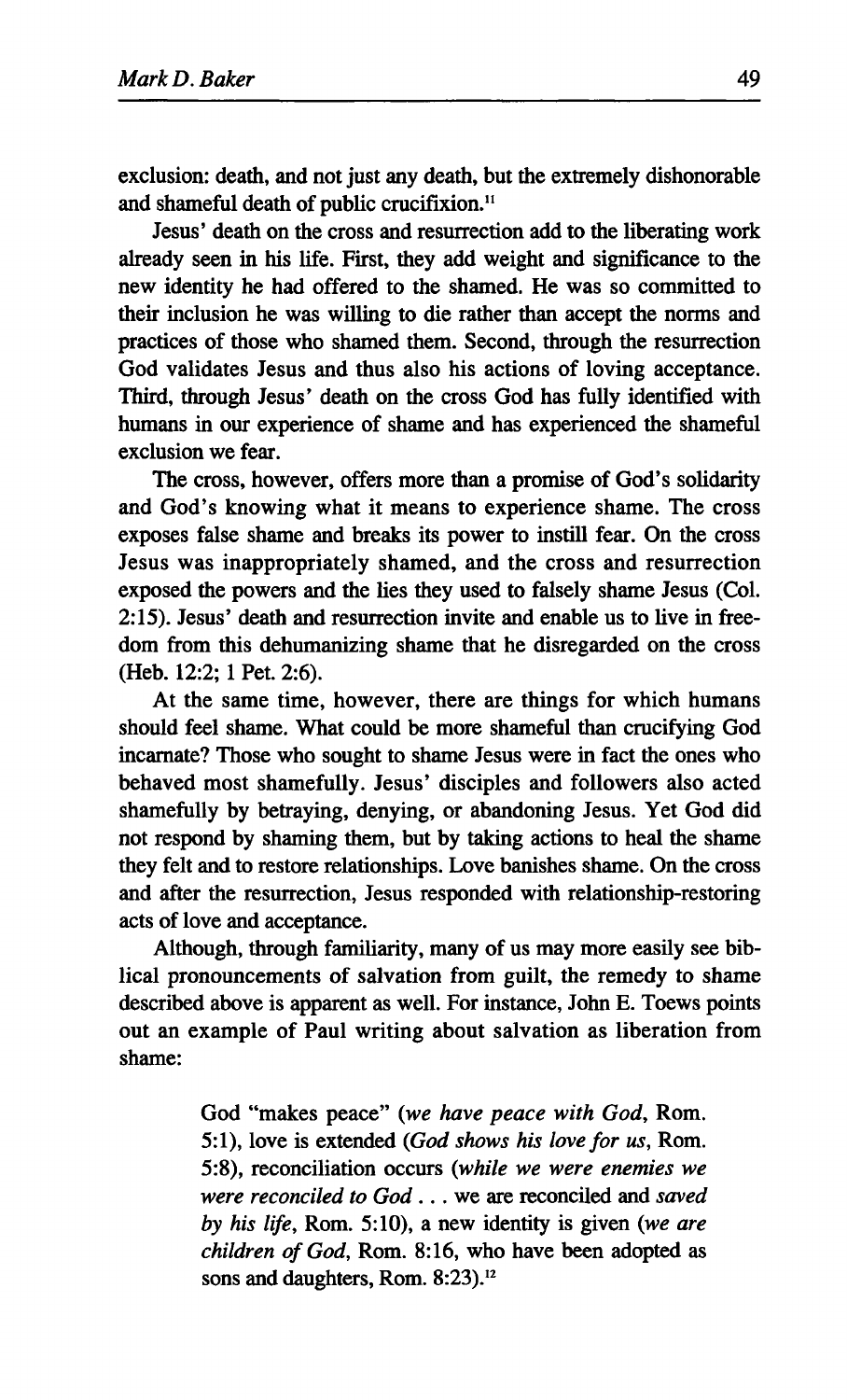In exposing the misplaced shame and lovingly revealing and responding to the true failure of us all, Jesus, the "friend of sinners" (Luke 7:34), removed the stigma and hostility which alienates us from each other and God.

**Saved by Jesus' blood.** In one sense to say we are saved by the blood of Jesus is a general statement and another way of communicating we are saved by Jesus' death. The saying does also, however, have a more specific meaning even if it is difficult to fully comprehend if one is not from a society that has practiced blood sacrifice. In the Old Testament blood sacrifice had a variety of uses. The Old Testament gives little explanation of the mechanics of sacrifices. It communicates more what the sacrifices accomplished than how they accomplished it.

One common use of blood sacrifice in the Old Testament, as well as in other cultures, was in making and sealing a covenant. So Jesus' blood, shed on the cross, is described as "the blood of the covenant" (Mark 14:24; Heb. 10:29). It can be seen as God's commitment to keep the new covenant established by Jesus Christ (Col. 1:20). This meaning is a central aspect of the Lord's Supper. To drink the cup of wine is to participate in the covenant offered to us through Jesus' blood (1 Cor. 10:16; 11:25). Through his sacrificial death, Christ identified fully with human reality but transformed it through a once-and-for-all covenant that provided the possibility and promise of eternal life, life in all its fullness.

Another common function of blood sacrifice is to cleanse and purify. Jesus' shed blood is described as having this cleansing action (Heb. 1:3; 9:12-14, 22; 10:19-22; 1 Pet. 1:2; 1 John 1:7). Jesus' blood wipes away the stain of guilt and shame and thus enables restored relationships.

**Justification through Jesus' faithful obedience.** "Justification by faith" has been a central doctrine for Protestant theology. It interprets Paul as using a courtroom metaphor to communicate that our guilt has been wiped away, and we are declared innocent. This was Luther's experience. His striving did not alleviate guilt or bring him peace with God; peace came when the Spirit led him to understand and experience that divine grace through faith brings justification and peace with God.

Without contesting the authenticity of Luther's experience, we must ask if we err by reading Paul through the lenses of Luther's personal experience and a Greco-Roman understanding of justice. In Greco-Roman based legal systems an impersonal code of laws provides the means for the judge to weigh the case. Crimes have victims, yet in criminal cases the central issue is how the accused measures up against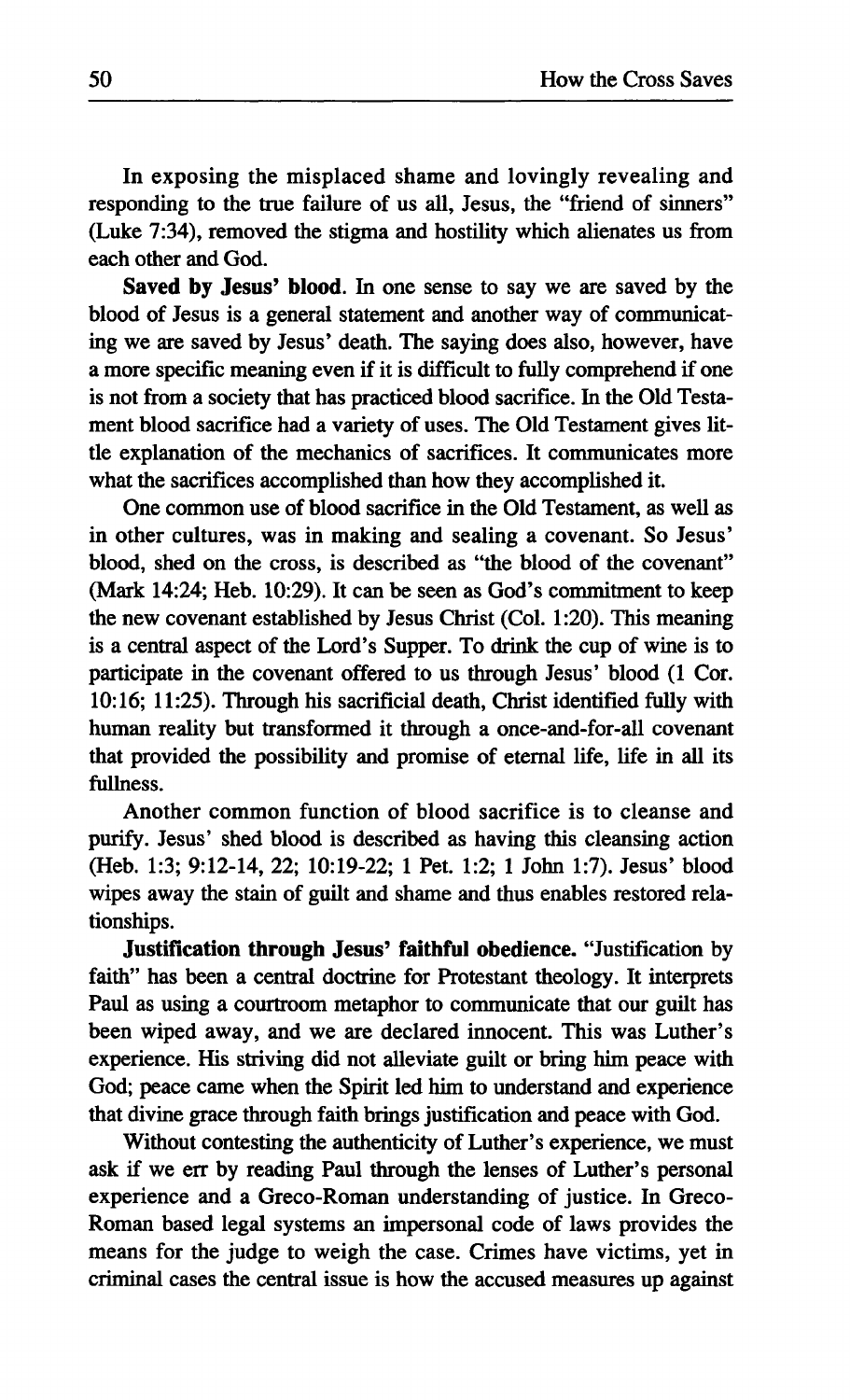**the legal code. Restitution to and reconciliation with the victim are not the focus. With this understanding of justice we quite naturally think that for God to justify an individual is to pronounce him or her as "not guilty"—that is, to view the person as if he or she had met the standard of the justice.** 

**In contrast, the Hebraic concept of justice seen in the Old Testament has a relational foundation. The basis of judgment is how faithful one is to agreements, obligations, or covenants with other people and with God. To act justly is to be faithful to the people one is committed to by agreement or covenant. The relationship, not an impersonal law, is central. Old Testament law is relational in the sense that God gave it within a covenant relationship as an expression of God's intention for life and relationships within Israel. Therefore, a person would be seen as just by God if he or she lived in a way that demonstrated faithfulness to Israel's covenant with God.** 

**As Paul makes clear we have all sinned or failed to be just in our relationships with God and others (Rom. 3:23). Jesus, however, was obedient, faithful and just at every point and in every way that we have failed—faithful even to the point of death. Paul proclaims that we are justified not by our actions, but by God's grace through the faithful actions of Jesus (Gal. 2:16; Rom. 3:24-26). Therefore, in contrast to our failing to be just, God proves to be just by being faithful to God's covenant commitment to bless and save Israel, and through them to save others.** 

**Both Romans and Galatians address the issue of salvation within a broader discussion of the relationship between Gentile Christians and Jewish Christians. In Galatians Paul specifically addresses questions about the role of Jewish laws and traditions in defining one's inclusion within the people of God. In this broader context of Galatians and Romans, and through the lens of a Hebraic relational understanding of justice, it is clear that to be justified is not simply to be declared innocent of having broken laws and thus to be placed in proper relationship with standards recorded in an impersonal code. Rather, to be justified is to be placed in proper relationship to God—to be made a full participant in the community of God's people. (Justification is only one of the metaphors that Paul can use to describe this act of inclusion by grace; for example he uses "adoption," in Gal. 4:5 and Rom. 8:15).** 

**Understood from the relational Hebraic perspective, the verb "to justify"** *(dikaioun)* **includes a sense of making straight or straightening out or restoring relationships that have been twisted or broken. In the Old Testament God provided a system of sacrifices to restore and**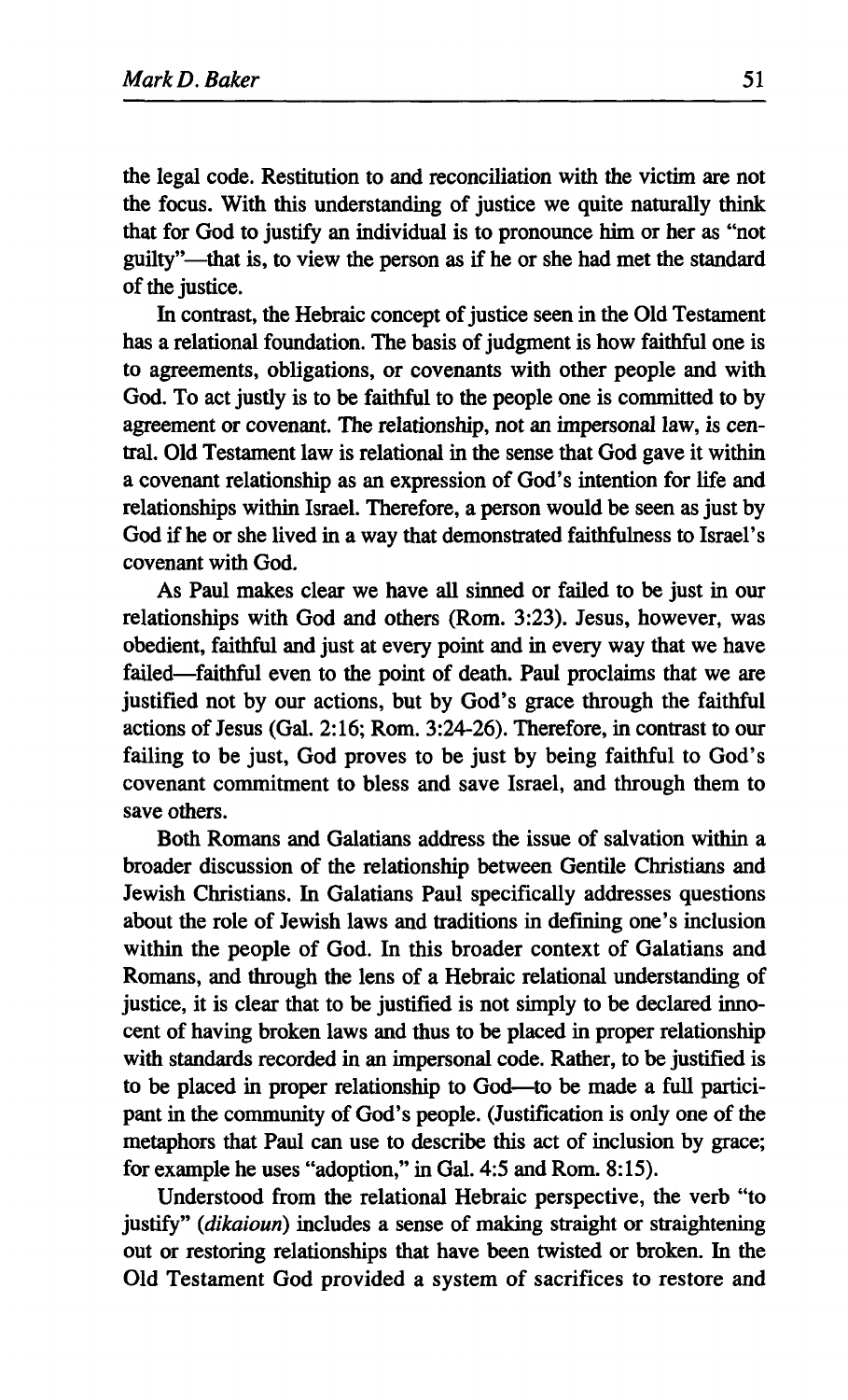straighten relations between God and the people of God. In Galatians Paul affirms that he, Peter, and the other Jewish Christians agree that this straightening out of relationship comes through Jesus. Therefore, as a metaphor of salvation, to say that someone is justified communicates a sense of inclusion within the community of faith and a straightening or rectifying of relations with God and others in the community of faith.

To argue that Paul interpreted words related to "justification" from a Hebraic perspective does not mean that the classical Protestant understanding—that justification addresses a person's burden of guilt—is wrong; rather it is too limited. A clear example of justification dealing with guilt, but not only guilt, is found in Leviticus 6. Clear directions are given on using an offering to deal with the guilt one feels for stealing something from a neighbor. The offender was instructed, however, not just to go to the priest and make an offering, but also to make actions of restitution to the neighbor with the aim of restoring the relationship. A more Hebraic perspective of justification adds breadth, depth, and actuality to our understanding of justification.

Returning to the issue of penal satisfaction, we can affirm that Paul does use a legal metaphor for atonement, but not necessarily one that pictures God demanding punishment as a condition for salvation. A key question to ask is what courtroom we imagine as we read, in Romans 3, that through Christ Jesus' sacrifice of atonement God proves to be just. Those who read this through the lens of a Greco-Roman courtroom understand Paul to be saying that God has met the standard of justice by demanding punishment. Through the lens of a Hebraic courtroom we understand Paul to be saying that God is considered just because God was being faithful to a covenant, to the divine promise to provide salvation.

**The cross stops the cycle of violence.** Humans have often sought to increase their status and security through violence, oppression, and labeling others as inferior. This has led to whirling cycles of violence and tit-for-tat actions. Jesus challenged this way of life, and his refusal to spin along in the same direction as others created tension and hostility. This came to a head at the cross when alienated people, caught up by the principalities and powers, attempted to put a stop to Jesus once and for all through bribery, falsehood, humiliation, and a violent and shameful death. Jesus did not react violently against those forces, but instead acted like a rock in a river that absorbs the energy of the whirlpool and stops it.

In a definitive way the cross broke the cycle of increasing alienation and violence because it absorbed the worst act of violence in the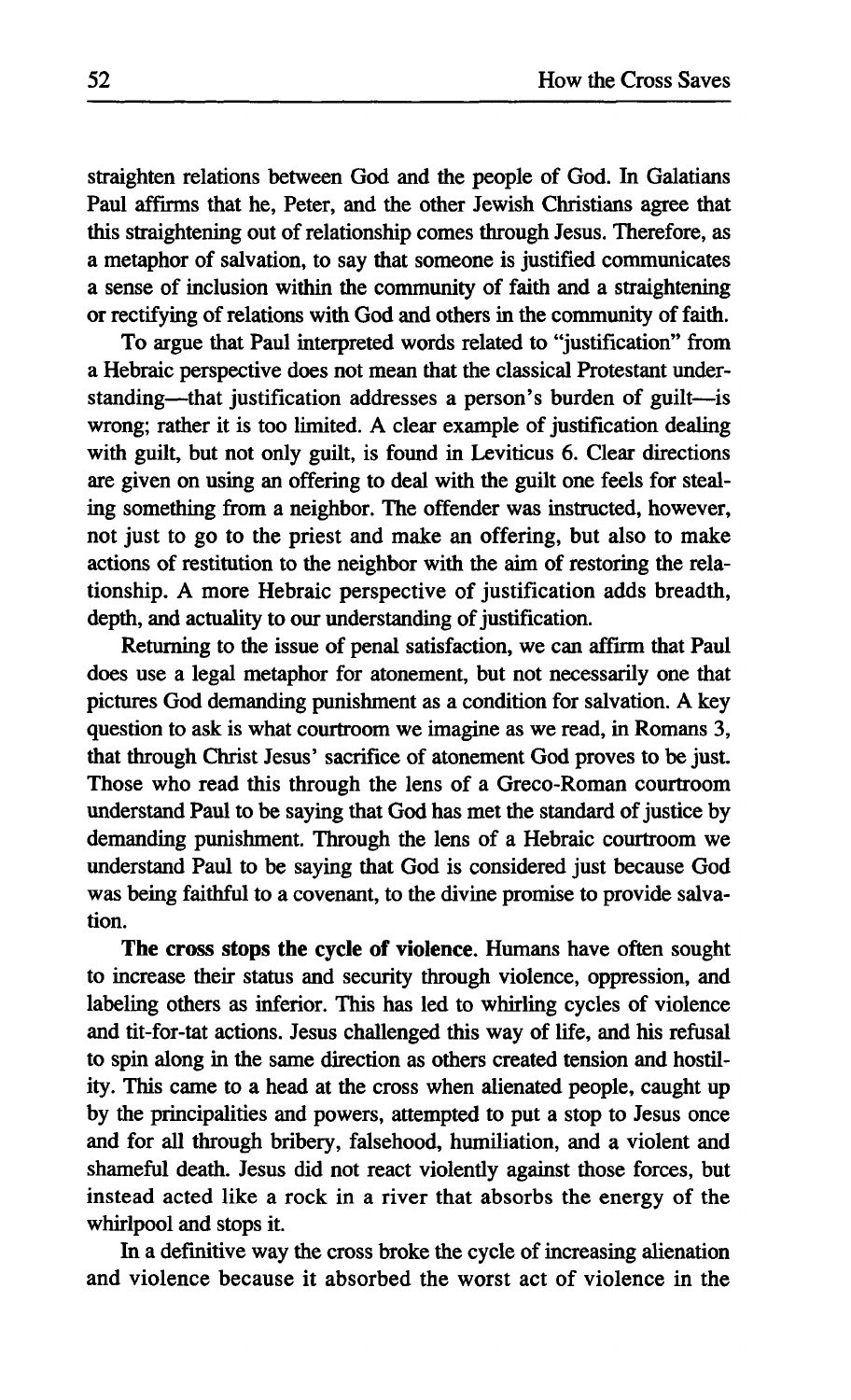world—the killing of God incarnate. God did not respond to this by lashing out with a vengeful counter blow, but with forgiving love, thus responding to the root causes of a violent society. The ultimate act of hatred was answered with the ultimate act of forgiving love. Jesus' life and his death on the cross break the cycle and extend the liberating, healing, and humanizing love of God in a way that made newness of life and transformation of all reality a real possibility and promise for all creation. Christians know that whirlpools of sin are not ultimately the most powerful force, and that, enabled by the Spirit of Jesus, they can resist their drag, and stand together as a rock that stops whirlpools.<sup>13</sup>

**The cross disarms the principalities and powers.** Using principality and power terminology (Rom. 8:38; 1 Cor. 15:24; Eph. 1:21; 3:10; 6:12; Col. 1:16), Paul writes of Jesus: "And having disarmed the powers and authorities, he made a public spectacle of them, triumphing over them by the cross" (Col. 2:15 TNIV). The earthly leaders and institutions, as well as the spiritual powers that used them, certainly thought they had won the day when Jesus breathed his last breath. Yet, they had not conquered Jesus. Not only had Jesus broken the cycle of violence, but also, until his last breath, he refused to cower, to be shamed and give in to their pressures to live life according to their values and priorities. The cross opens up the possibility that one does not have to obey the powers. The resurrection was not only a defeat of the powers in the sense that Jesus came back to life, but also a validation for Jesus' way of living. Thus the powers are exposed both as failures and liars. Their way is not the way of God, and they can be resisted. Ironic as it may seem, the New Testament proclaims that in the weakness of the cross the power of God is revealed (1 Cor. 1:18-25; 2:6-8). The cross reveals other powers to be pseudo-powers.

Today the whole range of powers and forces of evil—from demons and evil spirits through mammon and enslaving religiosity, to institutions used by the powers—continue to act as if humans have no choice but to follow and obey. But their claim is a false one. Jesus has triumphed over the powers. The lie of the powers has been exposed by the cross. Therefore, humans can be freed from their influence when they come to recognize and to treat the powers as the mere things they are.

**The cross judges.** Some mistakenly view judgment as the opposite of salvation, and view God's punishment as only retributive not corrective. That is, however, too narrow a view of judgment because judgment is essentially speaking the truth about and rectifying a situation. For those who are being oppressed, judgment is good news. Judgment shines a light on and exposes the unjust actions of their oppressors with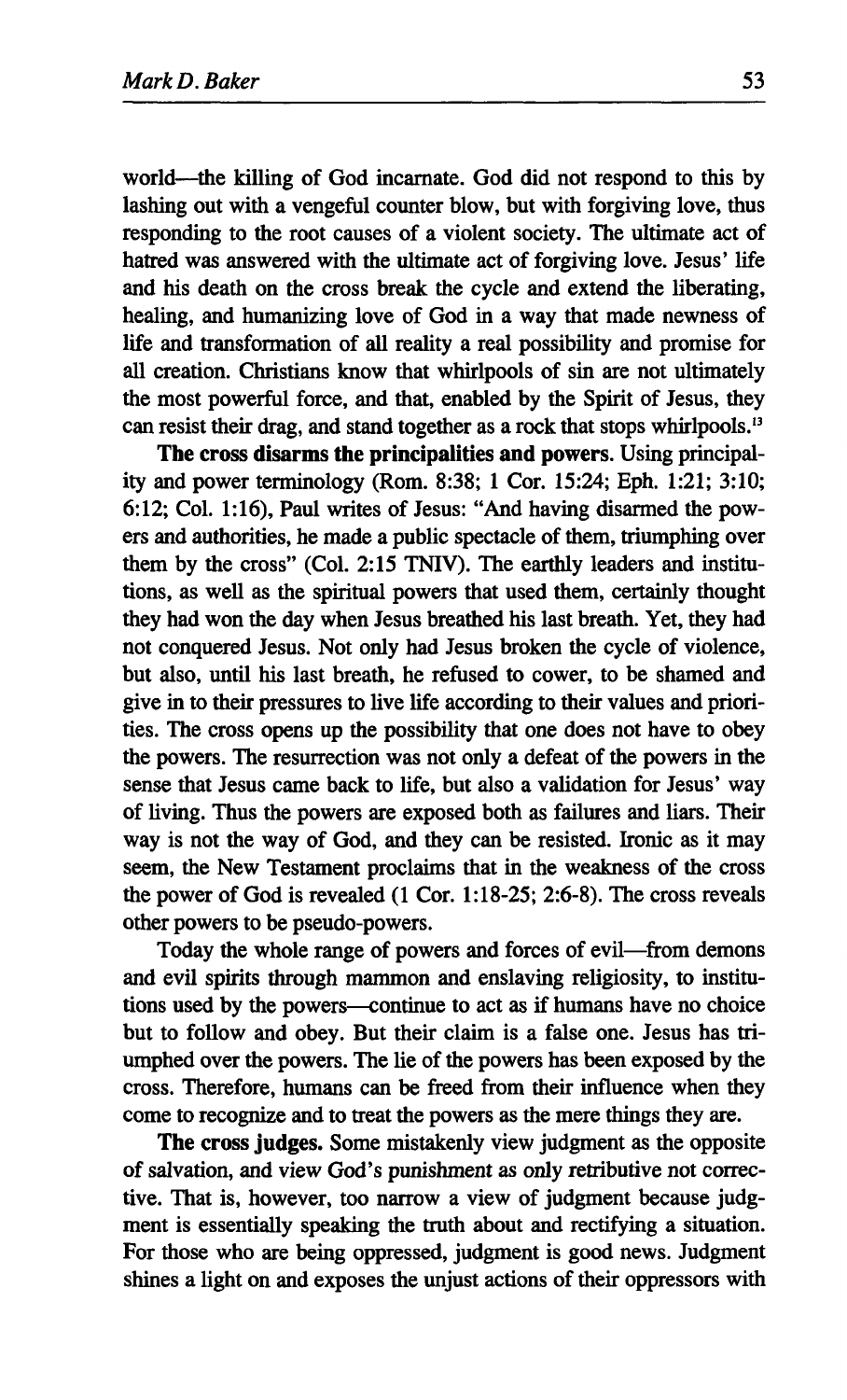the aim of changing the unjust situation. The cross acts as perhaps the brightest light of judgment. It makes starkly clear the error of the ways of the powers who killed Jesus. As we have seen above, they are exposed, and a rectification which began at the cross and resurrection will be consummated when Christ returns.

The cross also, however, speaks truth about us and shines a bright light on our sinful ways. In Jesus the powers and people of his day crucified God incarnate, crucified a fellow human, not just any human, but one who lived authentically as the human we were created to be. We too have turned our backs on God and rejected God. We too have hurt and lashed out at our fellow humans, and we too have hid, covered up, and hence rejected the human God created us to be. Thus we are all crucifers, and we stand exposed by the judging light of the cross.

How can this judgment be saving good news? Having a wrong exposed is painful, but it is also a step toward living in an alternative way. Even so, this judgment would be condemnation if not for the fact that the cross is not just an instrument of judgment, but also a place of forgiveness. Our repentance and salvation are rooted in experiencing both.

**The cross reveals.** Jesus' life and death on the cross reveal to us what it means to live as an authentic human being created in the image of God. The scandal of God-incarnate hanging on the cross in weakness, nakedness, and humiliation is a moment of salvation for us (1 Cor. 1:18-31). It invites us to be the finite and limited humans God created us to be. It invites us to recognize, embrace, and truthfully represent ourselves in all our fleshly physicality, our emotional complexity, and our frightened vulnerability. The resurrection validates the life Jesus led. In a sense through the resurrection God says to us, "this is the life to imitate." It is an invitation to live in freedom from the voices and powers that tell us we must mask our true humanity. God does not promise that, if we will live as the true human we were created to be, we will not suffer; quite the contrary, Christian existence as authentic loving humans in the midst of evil invites reviling, suffering.

But the resurrection is a promise that in an ultimate sense Jesus has died for us, in our place, so that we are no longer enslaved to masking and hiding our humanity as a way to protect ourselves. We can freely live as authentic humans without fear. Life, not death, has the final word. The cross also underscores what Jesus' life reveals: to be authentically human is to be for others. Rather than a self-oriented lifestyle of grasping, lording it over others, and resolving conflicts through force, Jesus models a lifestyle of sharing, service, and nonviolence.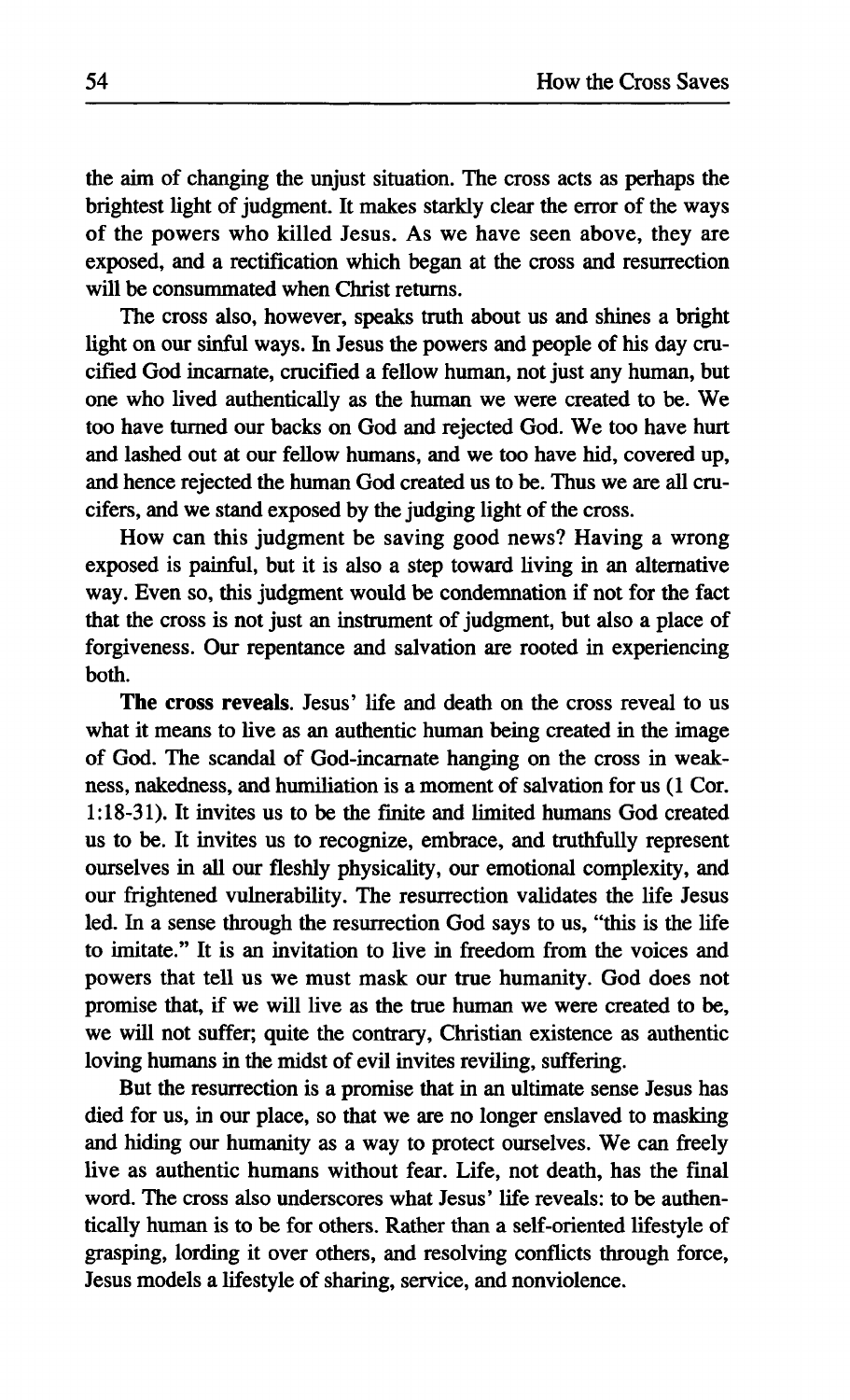Jesus reveals not only true humanity, but also is the fullest self-revelation we have of God. Jesus clearly reveals God's loving commitment to save. Jesus healed, liberated, confronted oppressing powers, and communicated love and acceptance to those experiencing rejection and marginalization. He was so committed to these saving actions that he did not waver from them even when they led to his death. God's love for us was so great that Jesus was willing to die, and God the Father was willing to let his Son die, to provide salvation. The cross reveals to us a God who is unrelentingly for us (Rom. 8:31-39). This revelation saves us from living with mistaken concepts of an accusing vindictive God that we must appease (John 3:16-17).

## **CONCLUSION**

The previous section has sought to point to the meaning of the death and resurrection of Jesus. It has not, however, exhausted it. We could add other metaphors and explanations of the saving significance of the cross and resurrection, and we could delve deeper into the meanings of the ones listed above. The cross and resurrection exceed our attempts to explain them.

The conversation within evangelicalism about the atonement will continue. More scholarly books will be written delving deeper into issues raised in this article. We will benefit from that work.

What is, I think, most crucial at this time, however, is to take ideas like those described in this article and develop images and presentations that can be used in sermons, tracts, Sunday school classes, youth meetings and evangelistic conversations. Until we do that the images and presentations of penal satisfaction, which are generally more problematic than the explanations of penal satisfaction in theology books, will reign at the popular level and the problems associated with penal satisfaction will continue.

A recent collection of essays, *Proclaiming the Scandal of the Cross,*  provides a number of alternative images that people have used in ministry settings.<sup>14</sup>1 invite you to borrow images from that book and also to join me in seeking to develop other ones. **Φ** 

#### **NOTES**

1. The word *atonement* derives from the Middle English expression "make at one" or "at one-ment" and thus relates specifically to reconciliation. The word has come to be used, however, in a broader sense as a label for theological discussion of the saving significance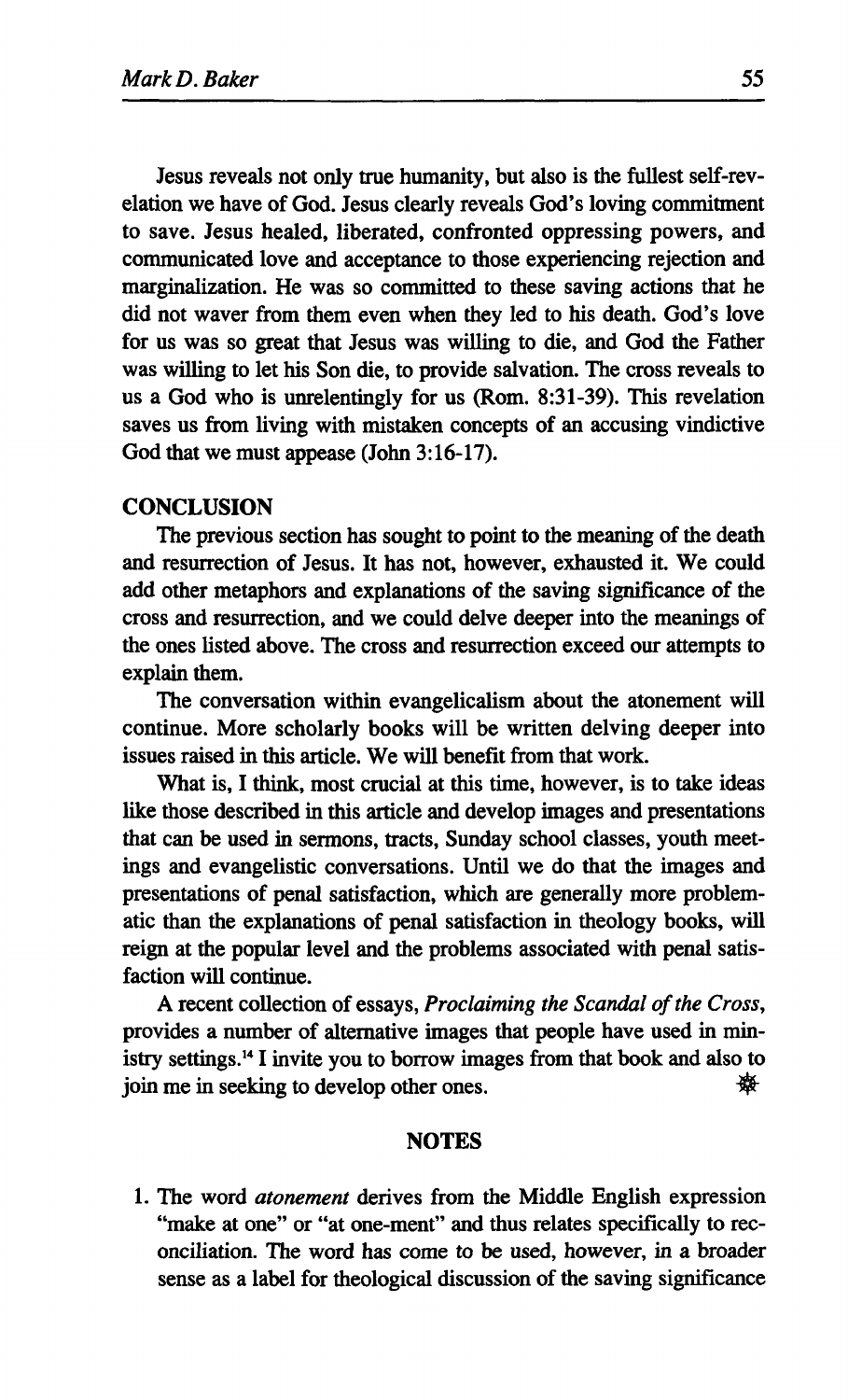**of the cross and resurrection.** 

- **2. John Driver,** *Understanding the Atonement for the Mission of the Church* **(Scottdale, PA: Herald, 1986).**
- **3. J. Denny Weaver,** *The Nonviolent Atonement* **(Grand Rapids, MI: Eerdmans, 2001); David Eagle offers a critique of and alternative to Weaver in, "Anthony Bartlett's Abyssal Compassion and a Truly Nonviolent Atonement,"** *Conrad Grebel Review* **24, no. 1 (Winter 2006): 66-81; Chris Friesen, "Atonement in the Coffee Shop" in**  *Proclaiming the Scandal of the Cross: Contemporary Images of Atonement,* **ed. Mark D. Baker (Grand Rapids, MI: Baker Academic, 2006), 34-46.**
- **4. Mark D. Baker, "The Saving Significance of the Cross in a Tegucigalpa Barrio" at [www.mbseminary.edu/baker/atonement;](http://www.mbseminary.edu/baker/atonement) C. Norman Kraus,** *Jesus Christ Our Lord: Christology from a Disciple's Perspective* **(Scottdale, PA: Herald, 1990), 205-17; David Shenk,**  *Justice, Reconciliation and Peace in Africa* **(Nairobi: Uzima, 1997), esp.ch. 4,77-115.**
- **5. In addition to the works previously cited, another Mennonite Brethren writer who has displayed these final two characteristics in an excellent short presentation of the atonement is Ryan Schellenberg, "A Father's Advocacy" in** *Proclaiming the Scandal of the Cross,* **118-22.**
- **6. See for instance John Driver,** *Understanding the Atonement.*
- **7. Joel B. Green and Mark D. Baker,** *Recovering the Scandal of the Cross: Atonement in New Testament and Contemporary Contexts*  (Downers Grove, IL: InterVarsity, 2000).
- **8. Green and Baker,** *Recovering the Scandal of the Cross-,* **Mark D. Baker, "Embracing a Wider Cross: Contextualizing the Atonement" in** *Out of the Strange Silence,* **ed. Brad Thiessen (Winnipeg, MB: Kindred, 2005), 29-47; and idem, "Contextualizing the Scandal of the Cross" in** *Proclaiming the Scandal of the Cross,* **9-26.**
- **9. Although this article focuses primarily on the saving significance of the cross and resurrection my intention is not to separate the cross and resurrection from the life and teachings of Jesus. In fact my hope is that the explanations offered will, in a way that penal satisfaction does not, make it clearer how Jesus' life and teaching are integrally related to the atonement, the cross, and resurrection.**
- **10. This explanation of the atonement is commonly called Christus Victor. See** *Recovering the Scandal of the Cross,* **117-25.**
- **11. Although crucifixion was physically painful, in the Roman era, people dreaded crucifixion first and foremost because of its shameful**